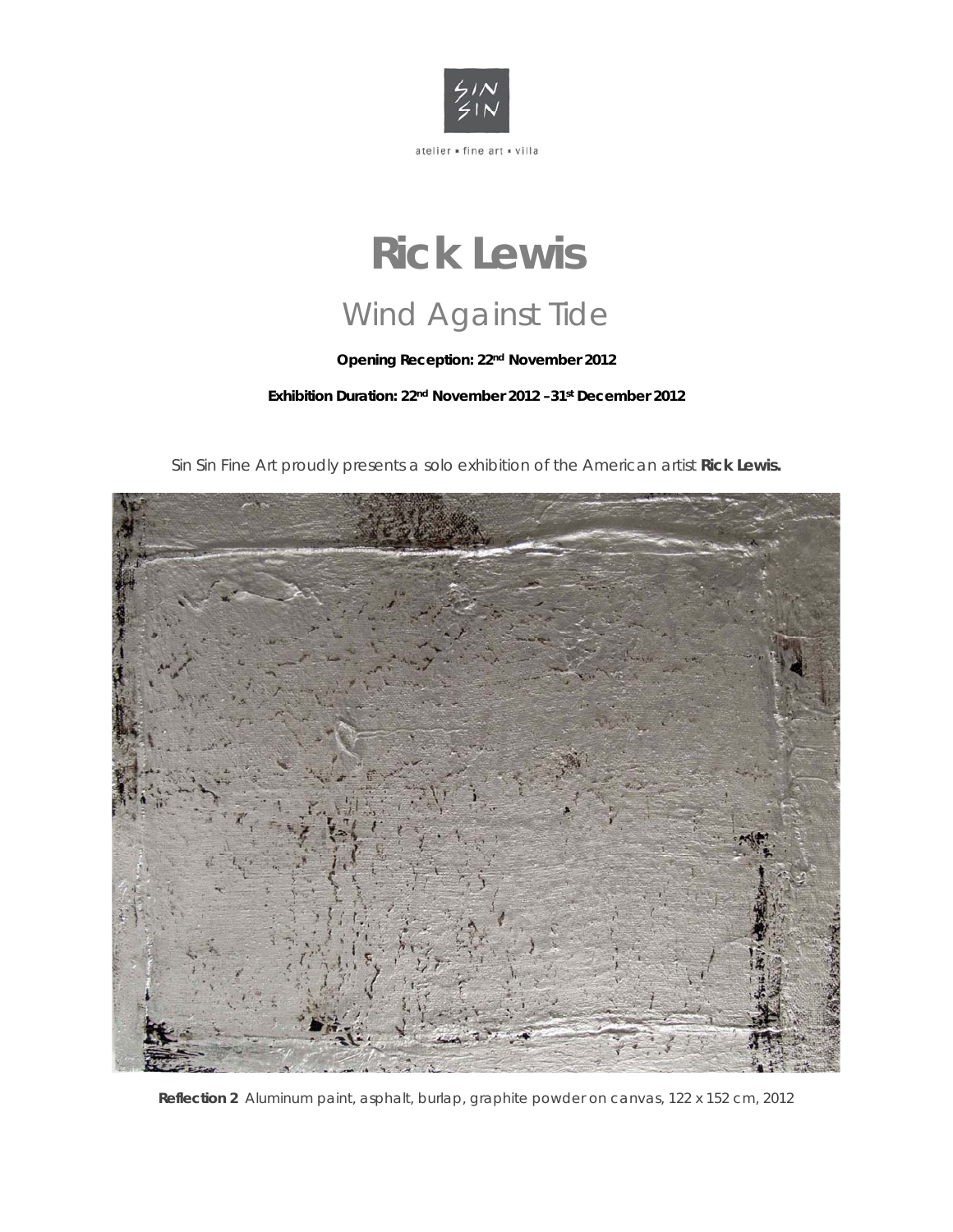

Sin Sin Fine Art is very pleased to announce our upcoming exhibition featuring recent works by Rick Lewis, an American artist who's been showing with Sin Sin Fine Art since 2006. At the same time, we will also host our annual "Reach for the HeART" charity program, organized together with the "Art in Hospital" organization - in which part of the proceedings from Rick Lewis' exhibition will go to this program. "Reach for the HeART" was proposed and launched in 2009 by Sin Sin with the objective to fund AIH programs that are specifically designed for geriatric patients in the public hospitals. More than 88 "Reach for the HeART" art workshops and five exhibitions has been organized over the past six years. A fund raising campaign is run annually to raise funds to sustain and expand the service. Rick Lewis is very happy to contribute to this noble program through "Wind Against Tide" at Sin Sin Fine Art.



**Silver Lake 3** Enamel, bitumen, smoke, graphite on paper laid on Canvas, 101 x 73 cm, 2012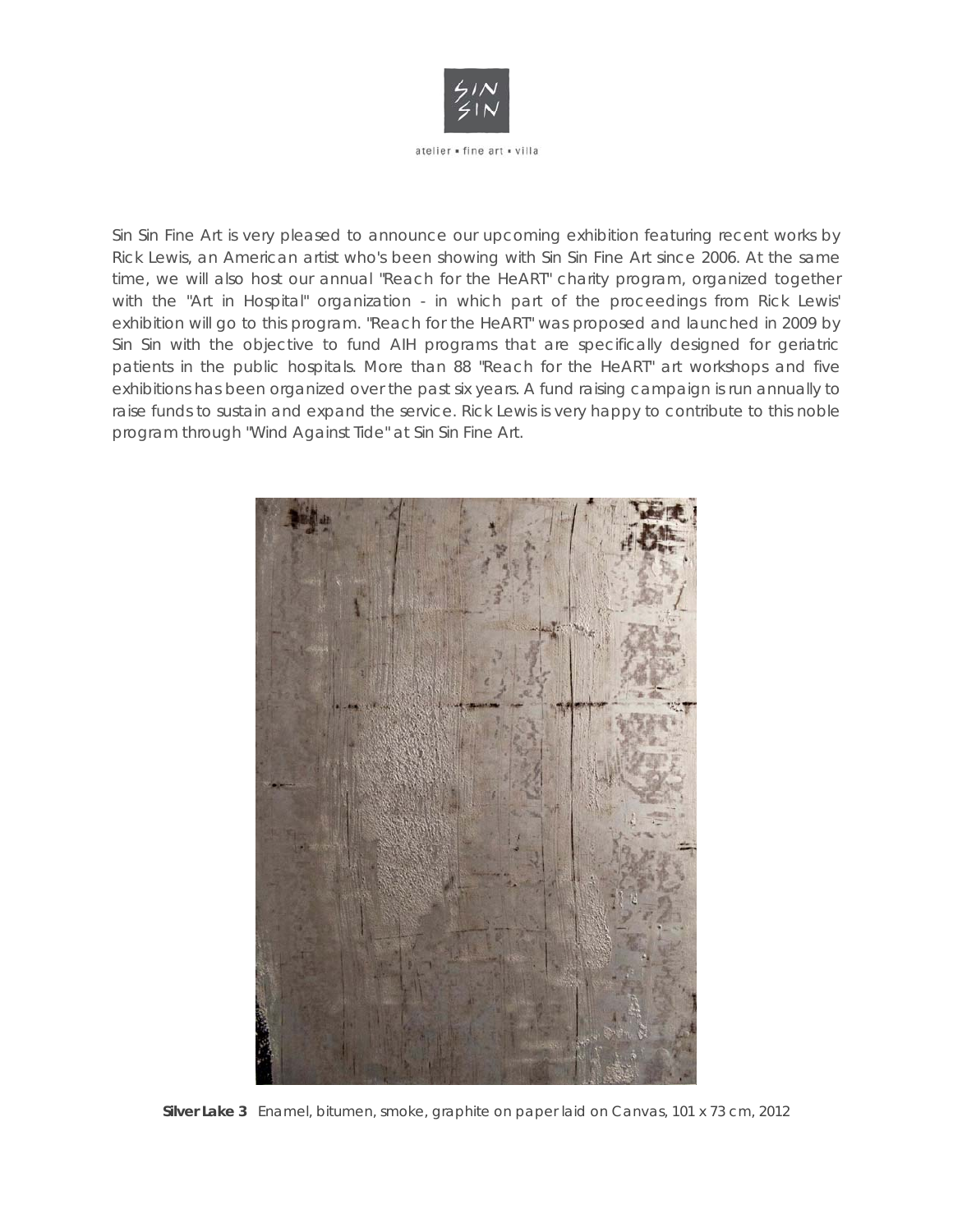

**Wind Against Tide**  *by Cora Fisher* 

*Palimpsest: from the Greek, "to scrape away again"; to avail to new marks and an eventual history of marks; a composite surface where what was erased still comes through from below.* 

Wind Against Tide, an upcoming show of recent works by American painter Rick Lewis at Sin Sin Fine Art features three series that build on the artist's vernacular abstraction from nature: Landscape; Reflection; and Untitled, a group of works on paper.



**Reflection 1** Aluminum paint, asphalt, burlap, graphite powder on Canvas, 152 x 122 cm, 2012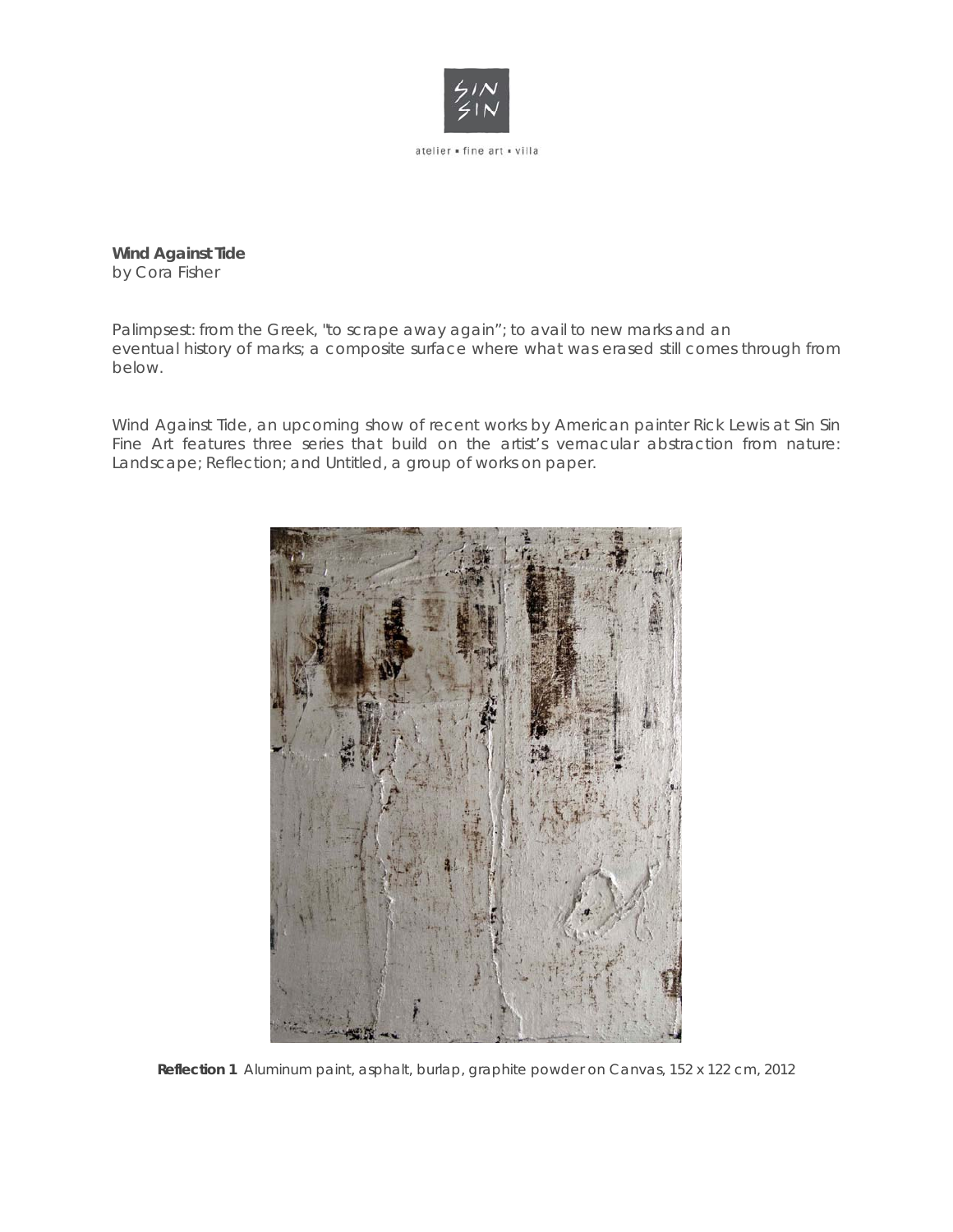

Through an editorial process of layering and scraping back paint, soil, and loose pigment, Lewis's paintings are palimpsests, or memory records. Through the interplay of surface and ground, Lewis shapes layers of paint to recall environments once experienced. The physical intelligence of these palimpsest surfaces is remarkable. In his series, Reflection, Lewis sets the absorptive qualities of brown pigment and earth against the mercurial qualities of silver. Brown comes through silver, at times like a bloom of tarnish, at other times with the grit and tooth of soil. "Surface and ground" takes on a double meaning, applying in equal measure to interactions between paint layers on a canvas as to the movements of natural elements, like sand and water at the tide's edge. The paintings that result are as close to creating a direct, equivalent experience of their source as one can achieve in the medium.



**Silver Lake 4** Enamel, bitumen, smoke, graphite on paper laid on Canvas, 101 x 73cm, 2012